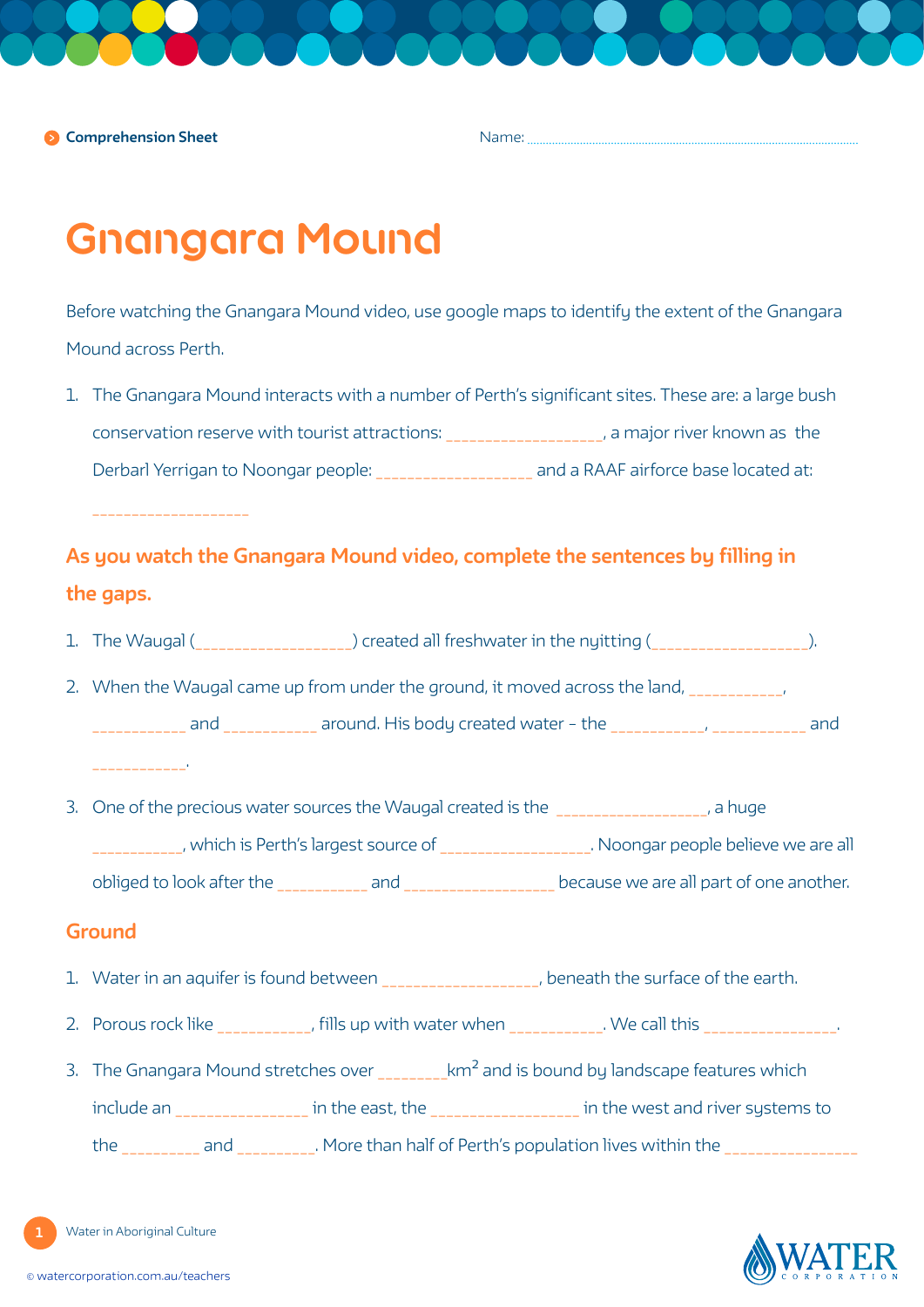### **Comprehension Sheet**

of the Gnangara groundwater sustem.

- 4. The Gnangara mound is made up of 3 aquifer layers the aquifer, the \_\_\_\_\_\_\_\_\_\_\_\_\_\_\_ aquifer, which is around 120 million years old, and the deep Yarragadee aquifer.
- 5. The Noongar \_\_\_\_\_\_\_\_\_\_\_\_\_\_\_\_\_\_\_\_\_\_\_\_\_\_\_ and path finders (bidier) tell us that the Gnangara Mound is the oldest \_\_\_\_\_\_\_\_\_\_\_\_\_\_ \_\_\_\_\_\_\_\_\_\_\_\_\_\_.

## **The Yarragadee**

- 1. The Yaragadee Aquifer is culturally significant to the \_\_\_\_\_\_\_\_\_\_\_\_\_ people because \_\_\_\_\_\_\_\_\_\_\_\_\_ \_\_\_\_\_\_\_\_\_\_\_\_\_\_\_\_\_\_\_\_\_\_\_\_\_ of the Waugal's wirrin (\_\_\_\_\_\_\_\_\_\_\_\_).
- 2. Noongar peoples' links to Gnangara Mound stretch back over years, and their \_\_\_\_\_\_\_\_\_\_\_\_\_\_\_\_\_\_\_\_\_\_\_\_\_to this place are very strong. The long-term wellbeing of their \_\_\_\_\_\_\_\_\_\_\_\_\_\_\_\_ depends, to a large extent, on the \_\_\_\_\_\_\_\_\_\_\_\_ and \_\_\_\_\_\_\_\_\_\_\_\_\_\_\_ of this place.
- 3. Traditionally, Noongar people collected water at places where the groundwater
	- \_\_\_\_\_\_\_\_\_\_\_\_\_\_\_\_\_\_\_\_\_\_\_\_, for example \_\_\_\_\_\_\_\_\_\_\_\_\_\_\_\_ and \_\_\_\_\_\_\_\_\_\_\_\_\_\_\_\_. There are more
	- than Moongar **Number 1 Noongar 2018** in the Gnangara mound area, most related to

\_\_\_\_\_\_\_\_\_\_\_\_\_\_\_, \_\_\_\_\_\_\_\_\_\_\_\_ \_\_\_\_\_\_\_\_\_\_\_\_, \_\_\_\_\_\_\_\_\_\_\_\_, \_\_\_\_\_\_\_\_\_\_\_\_ and \_\_\_\_\_\_\_\_\_\_\_\_.

4. Numerous hunting places and **Example 2018** (kaleeps) in the Gnangara Mound area can be traced back to the presence of \_\_\_\_\_\_\_\_\_\_\_\_

## **Yeye**

1. Groundwater from the Gnangara Mound supplies drinking water into the Integrated

(IWSS), which supplies water to people in  $\hspace{1.5cm}$ , the

and the \_\_\_\_\_\_\_\_\_\_\_\_ \_\_\_\_\_\_\_\_\_\_\_\_ and some parts of the \_\_\_\_\_\_\_\_\_\_\_\_ \_\_\_\_\_\_\_\_\_\_\_\_.

2. Water Corporation understands the \_\_\_\_\_\_\_\_\_\_\_\_\_\_\_\_\_\_\_\_\_\_\_\_\_\_ of this site, and consults with Noongar people about how to \_\_\_\_\_\_\_\_\_\_\_\_ this precious resource, while protecting \_\_\_\_\_\_\_\_\_\_\_\_

and \_\_\_\_\_\_\_\_\_\_\_\_\_ \_\_\_\_\_\_\_\_\_\_\_\_\_.

Water in Aboriginal Culture

**2**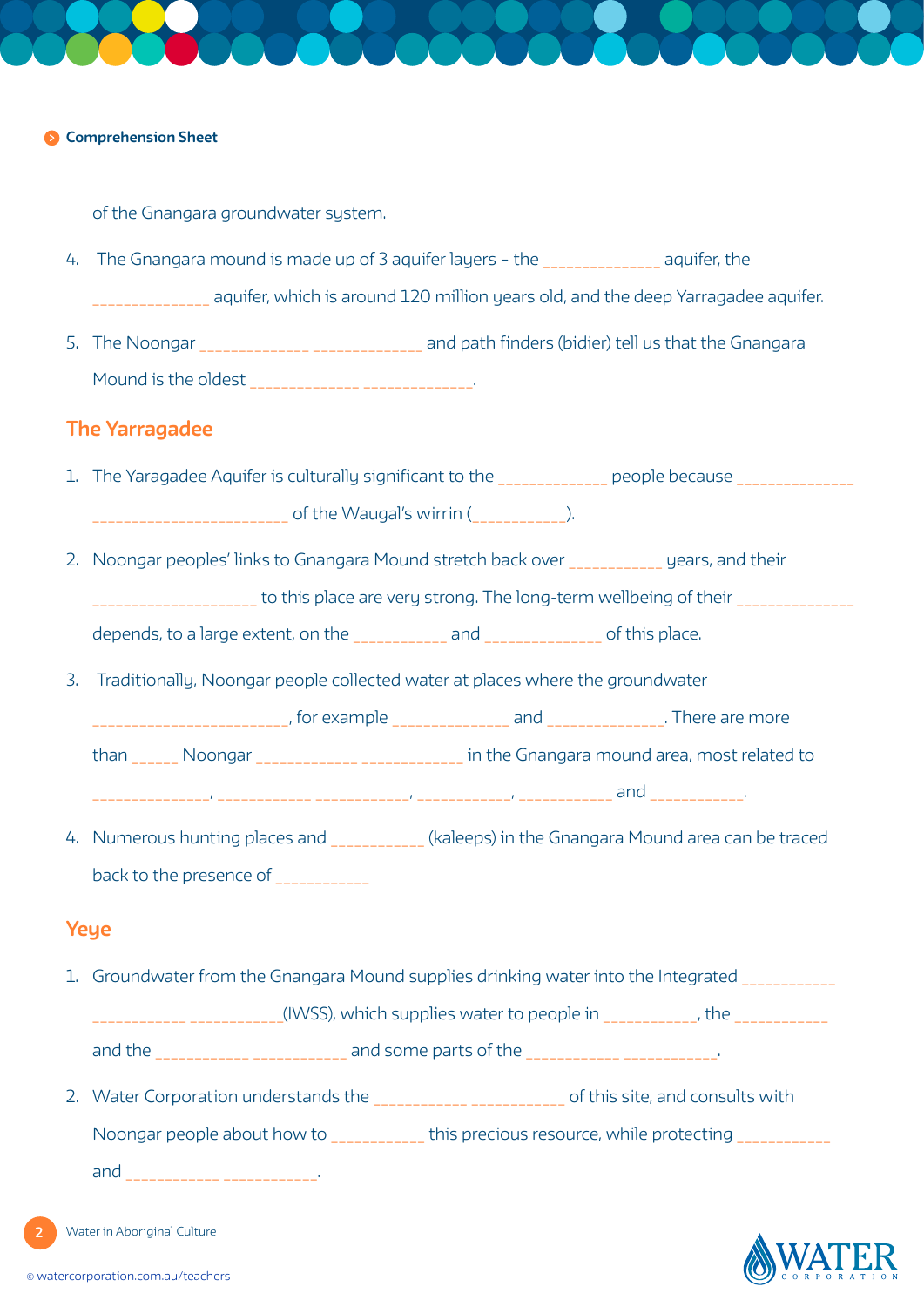## **Comprehension Sheet**

3. Water is \_\_\_\_\_\_\_\_\_\_\_, and life is \_\_\_\_\_\_\_\_\_\_\_.

## **Following viewing of the video**

1. What do you think your role is in protecting a valuable water source like the Gnangara Mound?

\_\_\_\_\_\_\_\_\_\_\_\_\_\_\_\_\_\_\_\_\_\_\_\_\_\_\_\_\_\_\_\_\_\_\_\_\_\_\_\_\_\_\_\_\_\_\_\_\_\_\_\_\_\_\_\_\_\_\_\_\_\_\_\_\_\_\_\_\_\_\_\_\_\_\_\_\_\_\_\_\_\_\_\_\_\_\_\_\_\_\_\_\_\_\_\_\_

- 2. Why does Water Corporation, and why should we all, value Noongar knowledge of our water sources? \_\_\_\_\_\_\_\_\_\_\_\_\_\_\_\_\_\_\_\_\_\_\_\_\_\_\_\_\_\_\_\_\_\_\_\_\_\_\_\_\_\_\_\_\_\_\_\_\_\_\_\_\_\_\_\_\_\_\_\_\_\_\_\_\_\_\_\_\_\_\_\_\_\_\_\_\_\_\_\_\_\_\_\_\_\_\_\_
- 3. Do you feel an affinity (or closeness) to any part of our country, and why? \_\_\_\_\_\_\_\_\_\_\_\_\_\_\_\_\_\_\_\_\_\_\_\_\_\_\_\_\_\_\_

 $\mathcal{L}_\mathcal{L} = \mathcal{L}_\mathcal{L} = \mathcal{L}_\mathcal{L} = \mathcal{L}_\mathcal{L} = \mathcal{L}_\mathcal{L} = \mathcal{L}_\mathcal{L} = \mathcal{L}_\mathcal{L} = \mathcal{L}_\mathcal{L} = \mathcal{L}_\mathcal{L} = \mathcal{L}_\mathcal{L} = \mathcal{L}_\mathcal{L} = \mathcal{L}_\mathcal{L} = \mathcal{L}_\mathcal{L} = \mathcal{L}_\mathcal{L} = \mathcal{L}_\mathcal{L} = \mathcal{L}_\mathcal{L} = \mathcal{L}_\mathcal{L}$ 

4. Do you think we could drink water straight from the ground, as Aboriginal people did? Give reasons for your answer

**3**